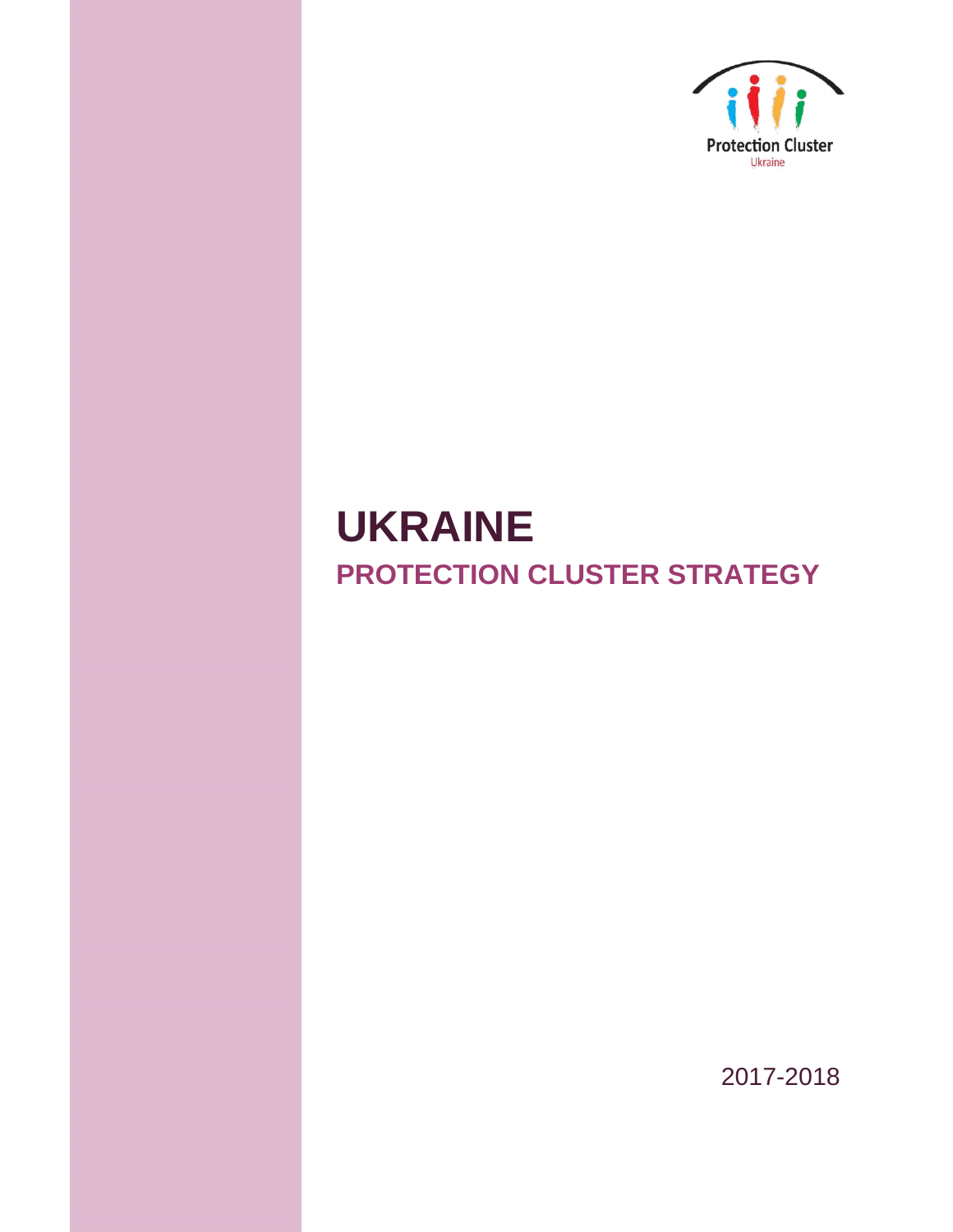# 1. CONTEXT

This strategy is developed in support of the wider humanitarian response in Ukraine. Following the annexation of Crimea and the outbreak of conflict in Donetsk and Luhansk regions in 2014, as many as 3.8 million people are estimated to be in need of protection and assistance in Ukraine,<sup>1</sup> and as of July 2017, over 1.5 million have been registered as internally displaced persons (IDPs). 2

The protection environment in Ukraine deteriorated in 2016, not only in non-government-controlled areas (NGCA) and along the 'contact line' separating government-controlled areas (GCA) from NGCA, where fighting intensified towards the end of 2016 and beginning of 2017, but also in communities throughout GCA.<sup>3</sup> Many people have exhausted their savings and by the end of 2016, more than 300, 000 IDPs were affected by the suspension of social benefits and pensions. While humanitarian assistance is diminishing, an increasing number of people are turning to humanitarian agencies and the state for assistance.<sup>4</sup> Others have been forced to return to NGCA, as they cannot afford to stay in the GCA due to inability to find accommodation and employment.

Access to government services, including education, health care and public transport is either limited or non-existent in the area along the contact line, and the security situation severely restricts humanitarian access and assistance to these areas. People living in NGCAs of Luhansk and Donetsk face additional protection risks, including the restrictions of freedom of movement and assistance delivery, and restrictions on the movement of commercial goods, including food and medicine.<sup>5</sup> The absence of the rule of law has resulted in human rights violations. In August 2016, de-facto authorities in Donetsk excluded IDPs from the list of groups entitled to receive humanitarian assistance, further exacerbating their vulnerability.<sup>6</sup>

In recognition of the scale of the protection crisis, under the overall leadership of the Resident/Humanitarian Coordinator (RC/HC), the Protection Cluster was established in December 2014. This strategy is a broader umbrella strategy, comprising of and informed by the work and the strategic directions of the three sub clusters active under the Protection Cluster: Child Protection (led by UNICEF), GBV (led by UNFPA) and Mine Action (led by UNDP). Additionally, there is an Age and Disability Technical Working Group (chaired by HelpAge International) active under the Protection Cluster and a Housing, Land and Property Technical Working Group (chaired by NRC), under the umbrella of the Protection and Shelter/NFI Clusters.

The aim of the Protection Cluster is to ensure a coordinated, predictable, accountable and effective response by humanitarian organizations to the protection concerns stemming from the conflict in Ukraine. Additionally, the Protection Cluster advises the Humanitarian Coordinator, the Humanitarian Country Team and the other Clusters on protection concerns and assists them in mainstreaming protection into their activities. Humanitarian principles provide the fundamental foundation for humanitarian action and underpin the work of the Cluster and this strategy: (i) humanity (ii) neutrality (iii) impartiality (iv) independence.

 $\overline{\phantom{a}}$ <sup>1</sup> HCT "[Ukraine Humanitarian Needs Overview \(HNO\) 2017](https://www.humanitarianresponse.info/en/operations/ukraine/document/ukraine-2017-humanitarian-needs-overview-hno)", P. 5. Available at[: https://www.humanitarianresponse.info](https://www.humanitarianresponse.info/)

<sup>2</sup> Ministry of Social Policy, Statistics on IDPs – as of 13 of July 2017.

<sup>&</sup>lt;sup>3</sup> REACH "Inter-Agency Vulnerability Assessment in [Luhansk and Donetsk Oblasts: Government Controlled Areas of Ukraine](https://www.humanitarianresponse.info/system/files/documents/files/ukr_report_interagency_vulnerability_assessment_november_2016.pdf)", 2016. Available at: [https://www.humanitarianresponse.info](https://www.humanitarianresponse.info/)

<sup>4</sup> According to protection monitoring undertaken by Protection Cluster partners.

<sup>&</sup>lt;sup>5</sup> UNHCR "[International Protection Considerations Related to the Developments in Ukraine](http://www.refworld.org/docid/56017e034.html) – Update III", 2015, P. 1. Available at: [http://www.refworld.org](http://www.refworld.org/)

<sup>&</sup>lt;sup>6</sup> The categories of people entitled to receive humanitarian aid include persons with disabilities, families with many children, children up to three years old and caregivers for people with mental disabilities.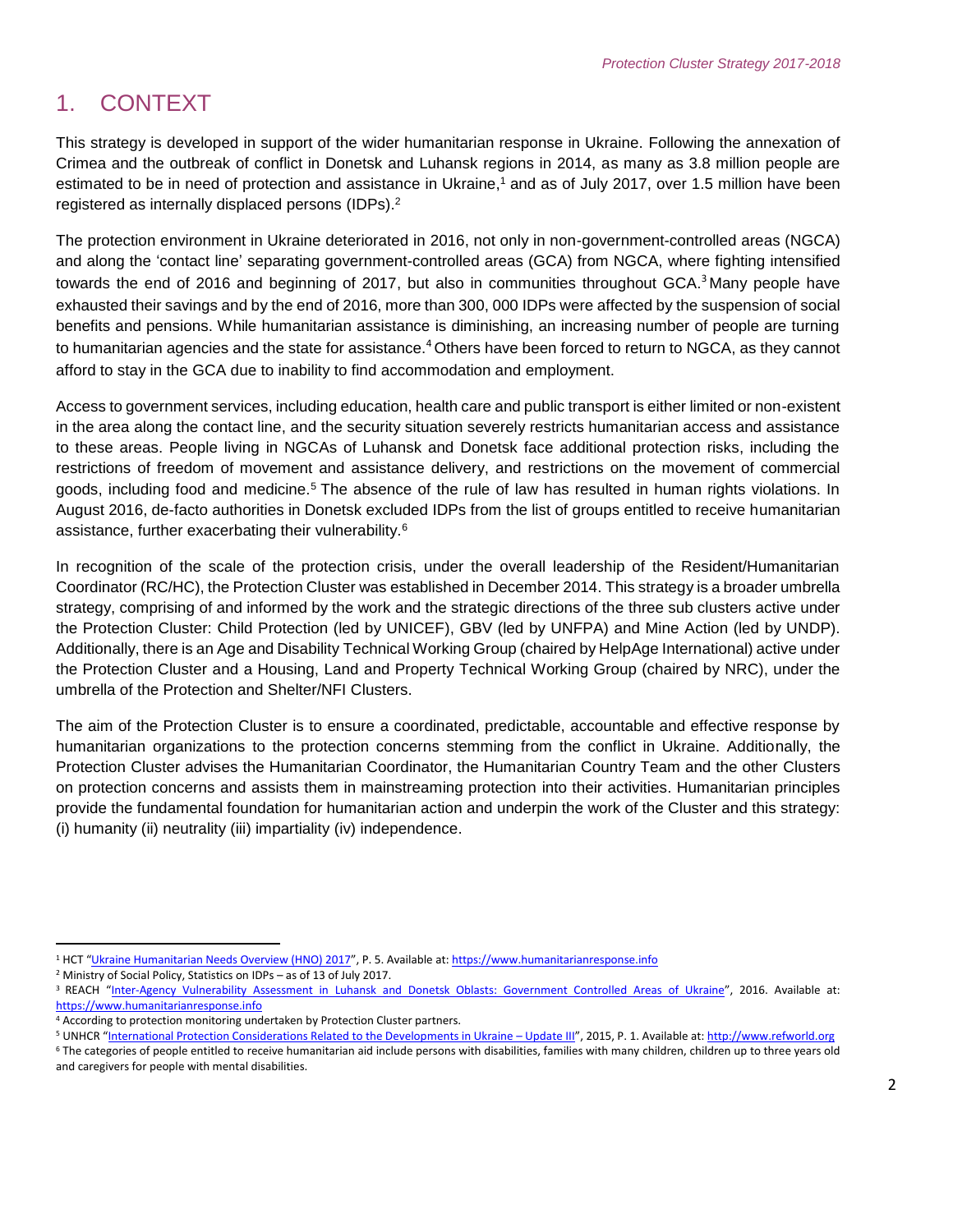# 2. IDENTIFICATION OF PROTECTION RISKS

The following provides a summary analysis of key protection concerns in Ukraine. This is not an exhaustive situation analysis but rather identifies key issues to address within the Cluster. This prioritization does not preclude partners from responding to evolving gaps and needs as they emerge on the ground. It is important to note that the risks, concerns, needs and responses are significantly different in GCA and NGCA. The focus of the Protection Cluster is on the conflict-affected population, particularly (i) Persons living along the contact line; (ii) persons living in NGCA, especially groups with specific needs such as children, older people, person with disabilities and minority groups; (ii) IDPs with specific needs living in GCA.

**Persons living along the contact line**: The area along the contact line separating GCA and NGCA of eastern Ukraine remains a priority for humanitarian organizations. The civilian population faces constant threat of death or injury from shelling, sniper fire, mines and ERW. Many people have had their homes damaged or destroyed, with access to utilities and public services, including health care and education, limited or not available. Damaged roads and lack of public transport means many people are isolated, and employment and livelihood opportunities are few, further marginalizing those living in this area.

**Persons living in NGCA**: Persons in NGCA face human rights violations and major protection concerns such as risk to life; restricted feedom of movement, increasing isolation due to the economic blockade, and lack off access to social payments and pensions. Access to fundamental economic and social rights, including those related to an adequate standard of living, and the highest attainable standard of physical and mental health may be curtailed. Lack of rule of law and systematic restrictions of freedoms in NGCA heighten people's vulnerability.

**IDPs and conflict-affected people with specific needs:** Displacement and conflict increase vulnerability, particularly for those with specific needs, including persons with disabilities, ethnic, religious and sexual minorities, and single-headed households. They may face additional hurdles in accessing services and assistance, both in GCA and NGCA, for reasons such as discrimination, physical impediments or lack of documentation.

### **2.1. Risks to Life, Safety and Security**

Since the conflict in Ukraine began in mid-April 2014, the total number of civilians killed is over 2,000 with an additional 298 passengers killed as a result of the MH-17 plane crash<sup>7</sup>. Parties to the conflict have demonstrated a widespread disregard for the principles of proportionality and distinction, resulting in excessive harm to the civilian population.

Conflict-related deaths and injuries caused by shelling of populated areas from artillery systems and exchanges of fire from small arms and light weapons continue to occur in areas with frequent and sporadic fighting. All parties to the conflict use explosive weapons in populated areas, including prohibited cluster munitions. Since April 2017, the main cause of civilian casualties has been mines, ERW and booby traps – suprassing shelling for the first time since the beginning of the conflict as the primary cause of civilian injury and death.

With a high level of UXO and ERW contamination of rural areas and individual landplots, civilians are exposed to injury and often do not have access to agricultural land – depriving them of subsistence and income-generating activities. The large number of people crossing the contact line, which is heavily contaminated, further increases the risk of casualties from ERW, including mines. The contamination situation in the NGCA is reported to be equally acute.

 $\overline{a}$ <sup>7</sup> OHCHR "[Report on the Human Rights Situation in Ukraine -](http://www.ohchr.org/Documents/Countries/UA/UAReport18th_EN.pdf) 16 February to 15 May 2017", P. 7. Available at[: http://www.ohchr.org](http://www.ohchr.org/)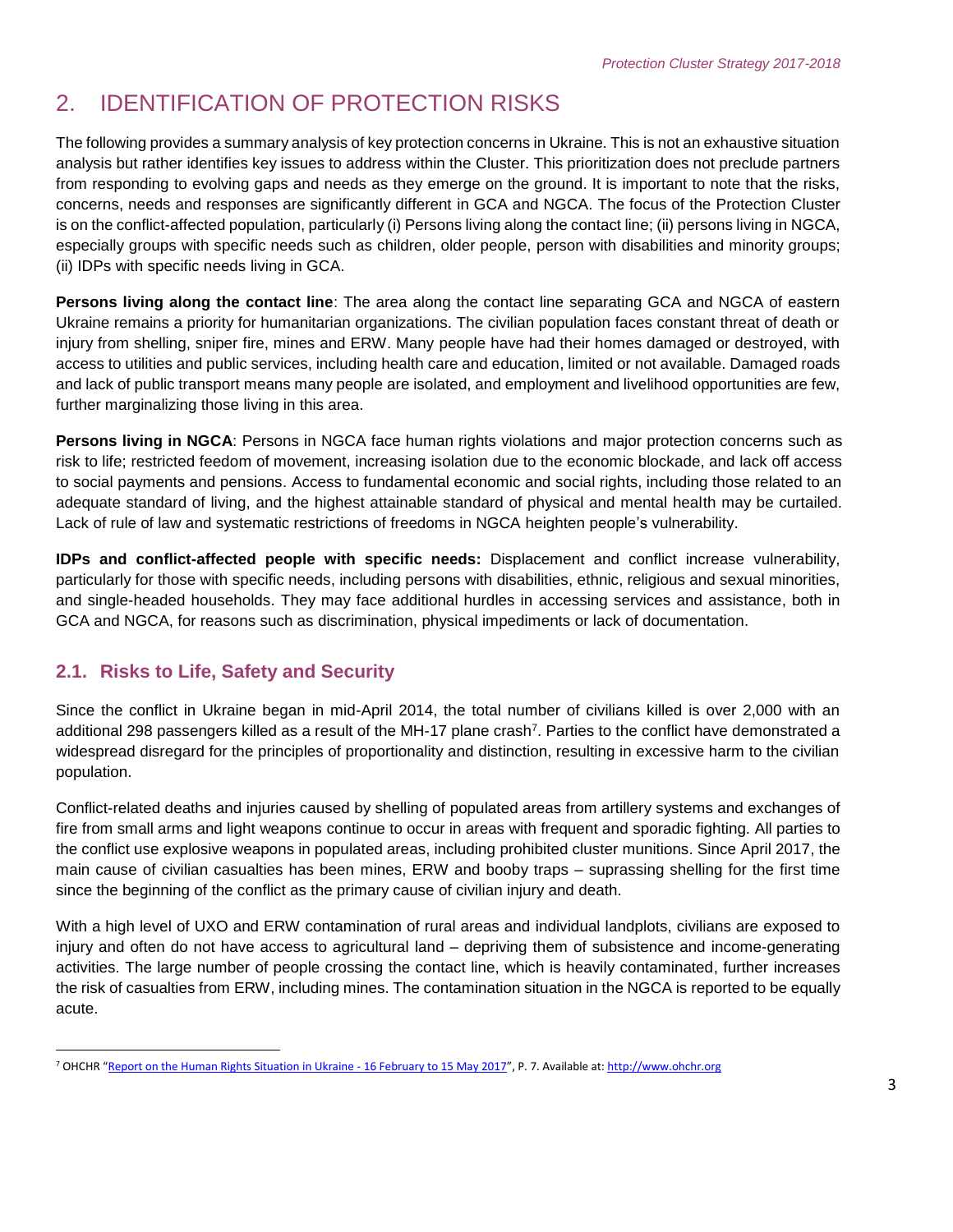Ongoing hostilities and a lack of national mine action legislation makes for a challenging environment for humanitarian mine action activities in GCA. Permission to access the most contaminated areas in the buffer zone is difficult to obtain whilst the lack of national mine action legislation means that there are no enforceable national mine action standards and framework, specific to Ukraine, around which organisations are required to work. The lack of a national legislative framework and delays in establishing a mine action center limits mine action activities, including data collection and verification of mine/ERW victims. A systemic approach to mine action is needed, including a state policy on mine action, the incorporation of international mine action standards into national legislation, as well as a mechanism for accountability for mine clearance. In NGCA, humanitarian mine action organisations are not permitted to undertake any mine action activities.

Civilians injured due to hostilities, including mine-related injuries, do not receive timely and adequate support, including medical treatment, and social assistance for rehabilitation and recovery.

### **2.2. Freedom of Movement**

Between 26,000 to 32,000 people cross the contact line every day at five checkpoints.<sup>8</sup> These lack adequate health, sanitation and shelter facilities, with long queues forcing people to wait for hours, and sometimes even overnight, exposed to freezing temperatures in winter and hot weather conditions in summer. This is particularly challenging for the elderly, those with disabilities, families with children and pregnant women.

On January 21, 2015, the Government of Ukraine adopted the 'Temporary Order' regulating the movement of persons, vehicles and goods across the contact line in Donetsk and Lugansk regions, which imposed restrictions on freedom of movement between GCAs and NGCAs. In 2015, an electronic pass system was introduced replacing the paper-pass system and simplifying the application process. At the same time, public transportation between GCA and NGCA was stopped, making it more difficult for many civilians to cross the contact line. Following the introduction of a ban on cargo movement across the contact line in early 2017,<sup>9</sup> civilians are facing even more hardship when crossing the contact line and ma be deprived of the opportunity to transfer their personal belongings.

Many of those affected by restrictions on freedom of movement are older people and people with disabilities, including those who live in NGCA and need to travel to GCA to access their social benefits and pensions. There are provisions in place for certain categories of people with specific needs to be given priority crossing.<sup>10</sup> However, these often do not work in practice, either because border guards are not aware of these provisions, or because they are misused.<sup>11</sup>

At the same time, legislative measures have been taken to strengthen controls of population movement across the administrative boundary with Crimea. These restrictions also affect the transfer of personal belongings. On 4 June 2015, the Government adopted Resolution No. 3673 regulating crossing procedures for nationals and non-nationals of Ukraine. While the adoption was a legal requirement deriving from the Law on Legal Regime in Crimea of 15 April 2014, the provisions resulted in highly restrictive procedures for foreigners and stateless persons. Foreigners and stateless persons can enter and leave Crimea through designated checkpoints only if they possess special permits, issued by the State Migration Service in mainland Ukraine for a very limited number of grounds. Furthermore, the new regulation introduced additional requirements for children under 16 years of age to cross the

 $\overline{\phantom{a}}$ 8 OHCHR "[Report on Human Rights Situation in Ukraine -](http://www.ohchr.org/Documents/Countries/UA/Ukraine15thReport.pdf) 16 May to August 15 2016", P. 24. Available a[t http://www.ohchr.org](http://www.ohchr.org/)

<sup>9</sup> The President of Ukraine enforced the NSDC's decision "[On Urgent Additional Measures to Combat Hybrid Threats to the National Security of Ukraine](http://zakon2.rada.gov.ua/laws/show/n0002525-17)" on 15 March 2017. CabMin Resolution 99 of 1 March 2017. Available at[: http://zakon2.rada.gov.ua](http://zakon2.rada.gov.ua/)

<sup>&</sup>lt;sup>10</sup> According to the paragraph 3.4 of the "Temporary Order on Control Over the Movement of Persons, Vehicles and Goods Through the Line of Contact in [the Donetsk and Luhansk Regions](https://ssu.gov.ua/ua/pages/32)", persons with disabilities, the elderly, pregnant women and parents with children under 3 years old can be allowed to enter the entry-exit control points in the 'beneficial queues'. Available at[: https://ssu.gov.ua](https://ssu.gov.ua/)

<sup>&</sup>lt;sup>11</sup> Monitoring undertaken by Foundation 101, April 2017.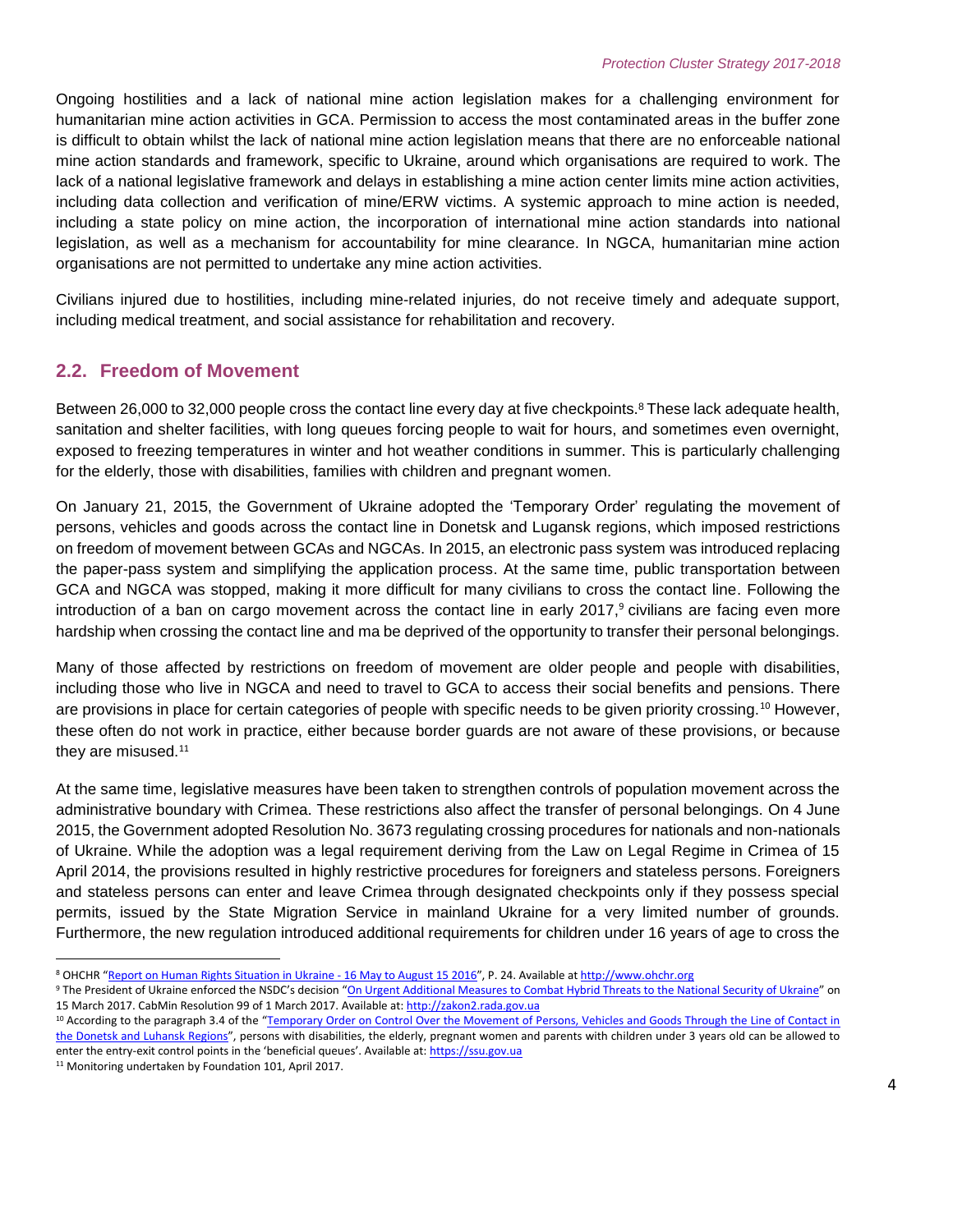administrative boundary: they must hold an international passport and if only one parent accompanies them, they must have the consent of the other parent certified by a notary. These restrictions on freedom of movement isolate people in non-government-controlled areas; hinder reconciliation and impact family unity.

### **2.3. Access to Documentation**

As of June 8, 2017, there were 1,593 466 persons officially registered as IDPs.<sup>12</sup> An unknown number remain unregistered for a variety of reasons, including administrative hurdles such as lack of necessary documentation, lack of information or other concerns, including fear of conscription or discrimination. <sup>13</sup> According to the 2016 REACH inter-agency vulnerability assessment that was conducted in Luhansk and Donetsk oblasts, 15.8 per cent of IDP households reported having unregistered IDPs in their families, and the main reason given for this was lack of necessary documentation needed to register as an IDP.

IDPs face challenges related to the receipt or restoration of civil documents as these may have been lost or damaged during flight, or they are not able to access their place of origin for security reasons. Access to state provided services, such as financial assistance, often requires presentation of original documents, which may not be possible for IDPs.

In NGCA, identity and civil documents issued by the de-facto authorities are not recognized in the GCA. This leads to a host of protection issues. For example, children born in NGCA are provided with birth certificates that are not accepted by the Ukrainian authorities. Parents or legal guardians must travel to GCA and initiate a judicial procedure in order to obtain a Ukrainian birth certificate. However, this takes time and significant financial resources and is therefore not accessible to everyone. Children living in institutions in NGCA do not have anyone to undertake this procedure on their behalf.

### **2.4. IDP Access to Social Benefits and Pensions**

Access to state financial entitlements, including pensions, disability allowances and other social payments is linked to IDP registration in Ukraine. Thus, people residing in the NGCA and displaced persons who may not be able to or may not want to be registered as IDPs are deprived of state financial assistance.

The suspension of social payments to some 500,000-600,000 people in early and mid-2016 has emerged as a new protection concern. <sup>14</sup> The suspensions have continued into 2017, with over 100,000 people being deprived of their pensions in the first four months of the year.

The suspended benefits include benefits paid to displaced persons under Cabinet of Ministers Resolution No. 505, as well as pensions<sup>15</sup> and other types of social payments. Given that social benefits are received mostly by IDPs with specific needs, the most severely affected are the most vulnerable, including older persons, persons with large families, disabled persons and single mothers.<sup>16</sup> This suspension has put many IDPs at risk of eviction and at risk of inability to meet basic needs such as food and medicine.

 $\overline{\phantom{a}}$ <sup>12</sup> Ministry of Social Policy, Statistics on IDPs – as of 8 of June 2017.

<sup>&</sup>lt;sup>13</sup>UNHCR "[International Protection Considerations Related to the Developments in Ukraine](http://www.refworld.org/docid/56017e034.html) – Update III", 2015, P. 5. Available at[: http://www.refworld.org](http://www.refworld.org/) <sup>14</sup> Protection Cluster Ukraine, "[Update on Suspension of Social Benefits and Pensions to IDPs](https://www.humanitarianresponse.info/en/system/files/documents/files/17_june_2016_update_on_suspension_of_payments_to_idps_en.pdf)," 2016, P.1. Available at: [https://www.humanitarianresponse.info](https://www.humanitarianresponse.info/)

<sup>&</sup>lt;sup>15</sup>According to UNHCR and HRMMU joint background note on "Pensions for IDPs and persons living in NGCA in the east of Ukraine", 407, 000 IDPs stopped receiving pensions in 2016 as a result of verification procedures.

<sup>&</sup>lt;sup>16</sup> Protection Cluster Ukraine, "[Update on Suspension of Social Benefits and Pensions to IDPs](https://www.humanitarianresponse.info/en/system/files/documents/files/17_june_2016_update_on_suspension_of_payments_to_idps_en.pdf)," 2016, P.1. Available at: [https://www.humanitarianresponse.info](https://www.humanitarianresponse.info/)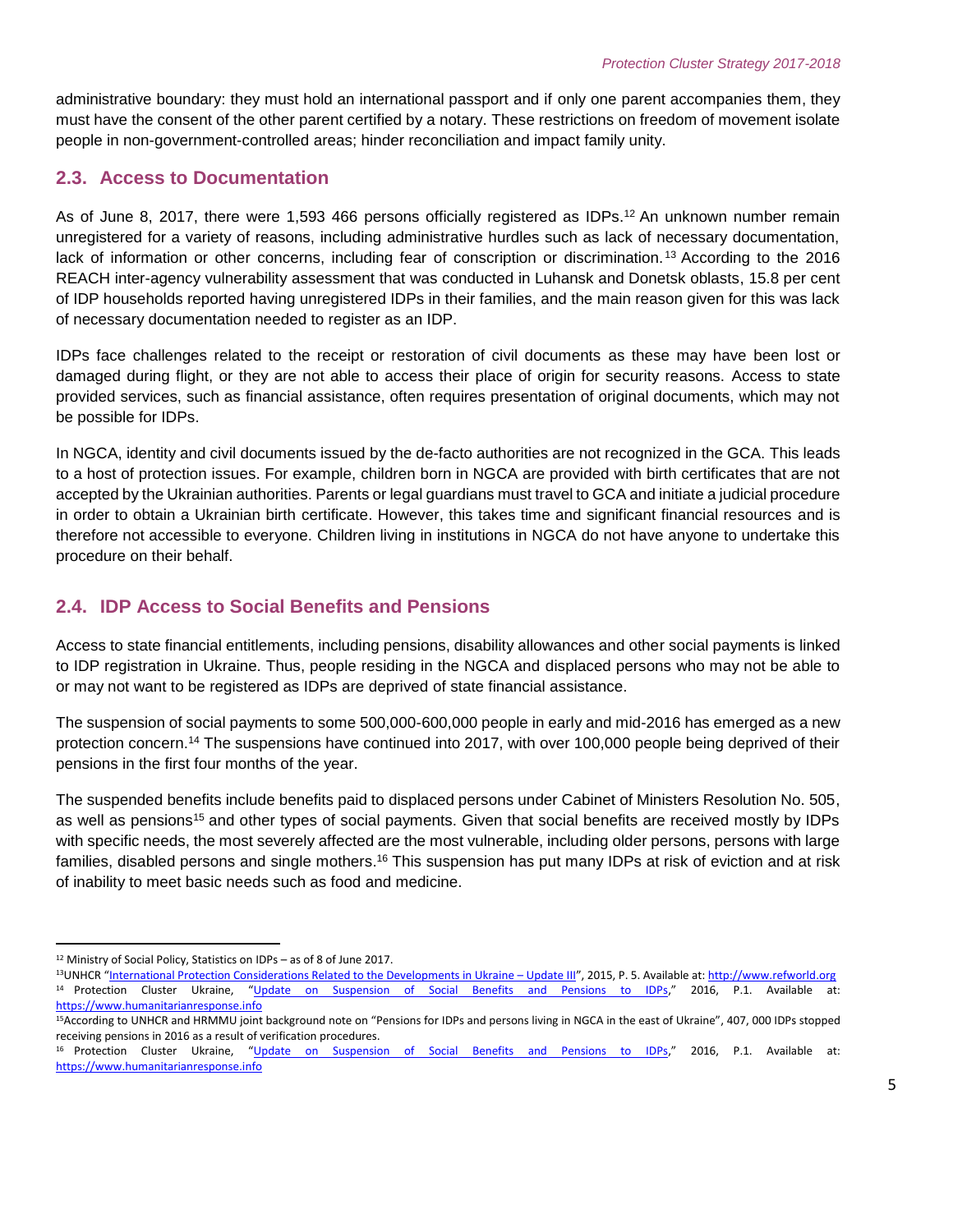Following suspensions, IDPs must undergo verification of their place of residence. This is often a lengthy process, leaving IDPs without means of financial support for months at a time. Some IDPs must wait up to four months until verification can take place and their payments be resumed. In early 2017, IDP pensioners were notified that they needed to physically present themselves at Oschadbank for additioinal verification, which has resulted in long queues as well as an increase in pensioners crossing the contact line.

### **2.5. Housing, Land and Property Rights**

The Housing, Land and Property (HLP) rights of the population in eastern Ukraine have been acutely affected by the conflict, both in terms of the destruction, unauthorized use and confiscation of their land and property in the areas near the contact line or in non-government controlled areas, as well as lack of security of tenure experienced by IDPs who rent in private accommodation.

IDPs face challenges in finding adequate housing, due to lack of affordable accomodation in areas of disaplacment. The state provides a small rental subsidy for IDPs, but this is insufficient to cover housing costs. While 61% of IDPs rent accommodation, only 17% have a valid lease contract, leaving them at risk of eviction and unable to access subsidies for utilities.<sup>17</sup> In addition, there has been an increase in evictions and threats of evictions from collective centres in GCA, leading to secondary displacement, as well as involuntary return to NGCA. Given that the majority of persons living in collective centres are persons with specific needs, including older persons, this means that the most vulnerable throughout the country face eviction.<sup>18</sup>

Ukraine does not have a legal framework for providing compensation or restitution for damaged or destroyed property. Cases of looting and vandalism of property along the contact line in both GCA and NGCA have also been reported, as well as illegal occupation of public or private buildings for military purposes. In addition, lack of documentation confirming ownership leads to challenges regarding property transactions and inheritance rights.

In NGCA, many people continue to live in partially destroyed houses, bomb shelters and overcrowded collective centers. De facto authorities have put in place a parallel legal system regulating HLP rights, and introduced mandatory re-registration of property. Lack of affordable housing and insecurity of tenure in GCA have also led to involuntary return to NGCA.

### **2.6. Gender Based Violence**

 $\overline{\phantom{a}}$ 

Gender-Based Violence (GBV) remains a significant risk in conflict-affected areas of Ukraine. There is no systematic monitoring or mandatory reporting mechanism for GBV cases within the health and social protecion systems. Additionally, police do not have full jurisdiction over crimes committed by the military and are required to refer such cases to the military for investigation and prosecution.

IDPs are twice as likely to be subject to GBV compared to the host population, with the majority of survival sex incidents including adolescent girls, associated with military or police. <sup>19</sup> Despite experiencing physical and psychological trauma, 85% of victims do not seek medical care, and approximately 80% of survivors do not report their case to law enforcement. In areas with high military presence, women have been known to establish relationships with soldiers for protection, financial support or food.

<sup>17</sup>REACH "[Inter-Agency Vulnerability Assessment in Luhansk and Donetsk Oblasts: Government Controlled Areas of Ukraine](http://reliefweb.int/sites/reliefweb.int/files/resources/ukr_report_interagency_vulnerability_assessment_november_2016.pdf)", 2016, P. 44. Available at: [http://reliefweb.int](http://reliefweb.int/)

 $18$ The REACH assessment survey reported that 18% of IDPs perceive that there is a high possibility of eviction from their current accommodation, with 12.2% reporting that they are facing imminent eviction.

<sup>&</sup>lt;sup>19</sup> UNFPA "[GBV in the Conflict-Affected Regions of Ukraine](http://www.unfpa.org.ua/files/articles/6/55/GBV%20Prevalence%20Survey_ENG.pdf)", 2015. Available at: [http://www.unfpa.org.ua](http://www.unfpa.org.ua/)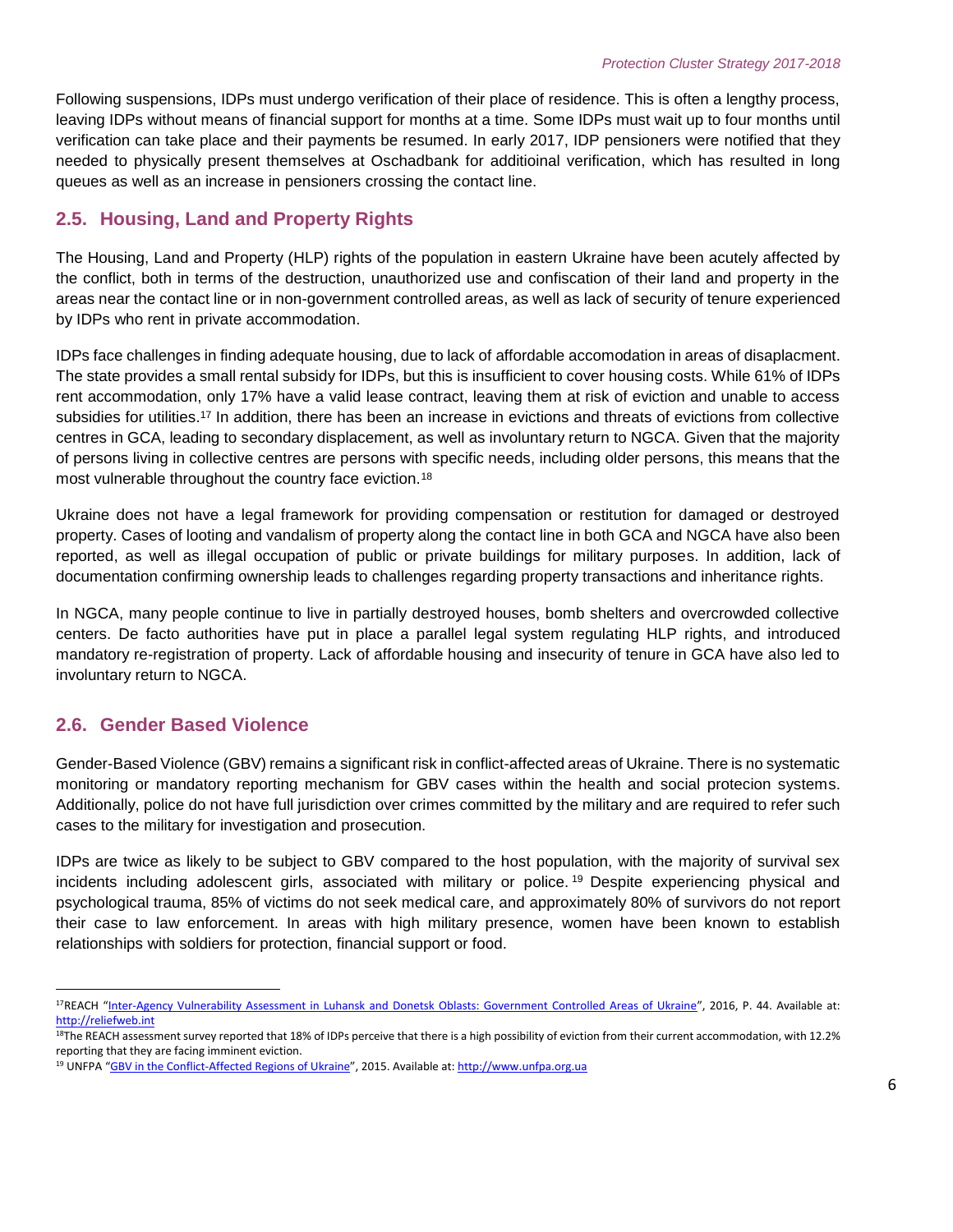IDPs are also at increased risk of human trafficking for labour or sexual exploitation due to their economic vulnerability. Monitoring of IDP online forums have indicated that recruiters are active in these forums, proposing 'study and work' schemes abroad.

Cases of sexual violence are usually under-reported, including because of stigma, trauma and fear of persecution. The majority of cases of conflict-related sexual violence occurred in the context of the deprivation of liberty by government forces or armed groups between 2014-2015,<sup>20</sup> nonetheless, OHCHR continues to receive testimonies indicating that such practices still occur on both sides of the contact line and in Crimea. In these cases, both men and women were subject to sexual violence as a method of torture and ill-treatment to punish, humiliate, or extract confessions.

### **2.7. Psychosocial Distress**

Experiences of conflict and forced displacement put significant psychological and social stress on indivicuals, families and communitites and increase vulnerability to developing mental health and sychosocial problems.21 The psychological and social impacts of emergencies may be acute in the short term, but they can also undermine the long-term mental health and psychosocial well-being of the affected population. Social fragmentation, family separation and an unclear future affects the psychosocial wellbeing of IDPs and the conflict-affected population, which in turn can lead to depression and interpersonal conflict.

A major barrier to psycholigical resliience in conflict and displacement settings is the breakdown or severe disruption of community structures and social networks. This can increase exposure to exploitation and abuse from family and community. Some people may turn to negative coping mechanisms that are harmful to themselves or to others.

Psychosocial distress among conflict affected and displaced people in Ukraine is widespread, and assistance limited. One study found that 32% of IDPs suffer from PTSD as a result of the conflict, while 74% of those requiring mental healthcare did not receive it.22

People of all age groups are affected by psychosocial distress and there is limited assistance available. Psychosocial interventions targeting older people and people with disabilities are limited or lacking. This is due to the lack of recognition of the impact of the crisis on the psychosocial wellbeing of older people and people with disabilities. A survey conducted by HelpAge International found that out of 4, 145 individuals, 87% reported experiencing various conflict-related psychosocial issues, including changes in sleeping patterns, crying spells, persistent memories of conflict, etc.23 Teachers, psychologists and parents report signs of severe psychosocial distress among children including nightmares, aggression, social withdrawal and panic triggered by loud noises.

- <sup>23</sup>HelpAge International Baseline Report on "[Humanitarian Needs of Older Women and Men in Government Controlled Donetsk Oblast, Ukraine](https://www.humanitarianresponse.info/system/files/documents/files/older_people_in_donetsk_overview_october_2016_eng_0.pdf)", 2016, P.
- 4. Available at: [https://www.humanitarianresponse.info](https://www.humanitarianresponse.info/)

 $\overline{\phantom{a}}$ 

<sup>&</sup>lt;sup>20</sup> OHCHR "[Conflict-Related Sexual Violence in Ukraine -](http://www.ohchr.org/Documents/Countries/UA/ReportCRSV_EN.pdf) 14 March 2014 to 31 January 2017", P. 2. Available at[: http://www.ohchr.org](http://www.ohchr.org/)

<sup>&</sup>lt;sup>21</sup> International Alert "[Hidden Burdens of Conflict: Issues of Mental Health and Access to Services Among IDPs in Ukraine](http://reliefweb.int/sites/reliefweb.int/files/resources/Ukraine_HiddenBurdensConflictIDPs_EN_2017.pdf)", 2017. Available at: [http://reliefweb.int](http://reliefweb.int/)

<sup>22</sup>International Alert "[Hidden Burdens of Conflict: Issues of Mental Health and Access to Services Among IDPs in Ukraine](http://reliefweb.int/sites/reliefweb.int/files/resources/Ukraine_HiddenBurdensConflictIDPs_EN_2017.pdf)", 2017. P. 21. Available at: [http://reliefweb.int](http://reliefweb.int/)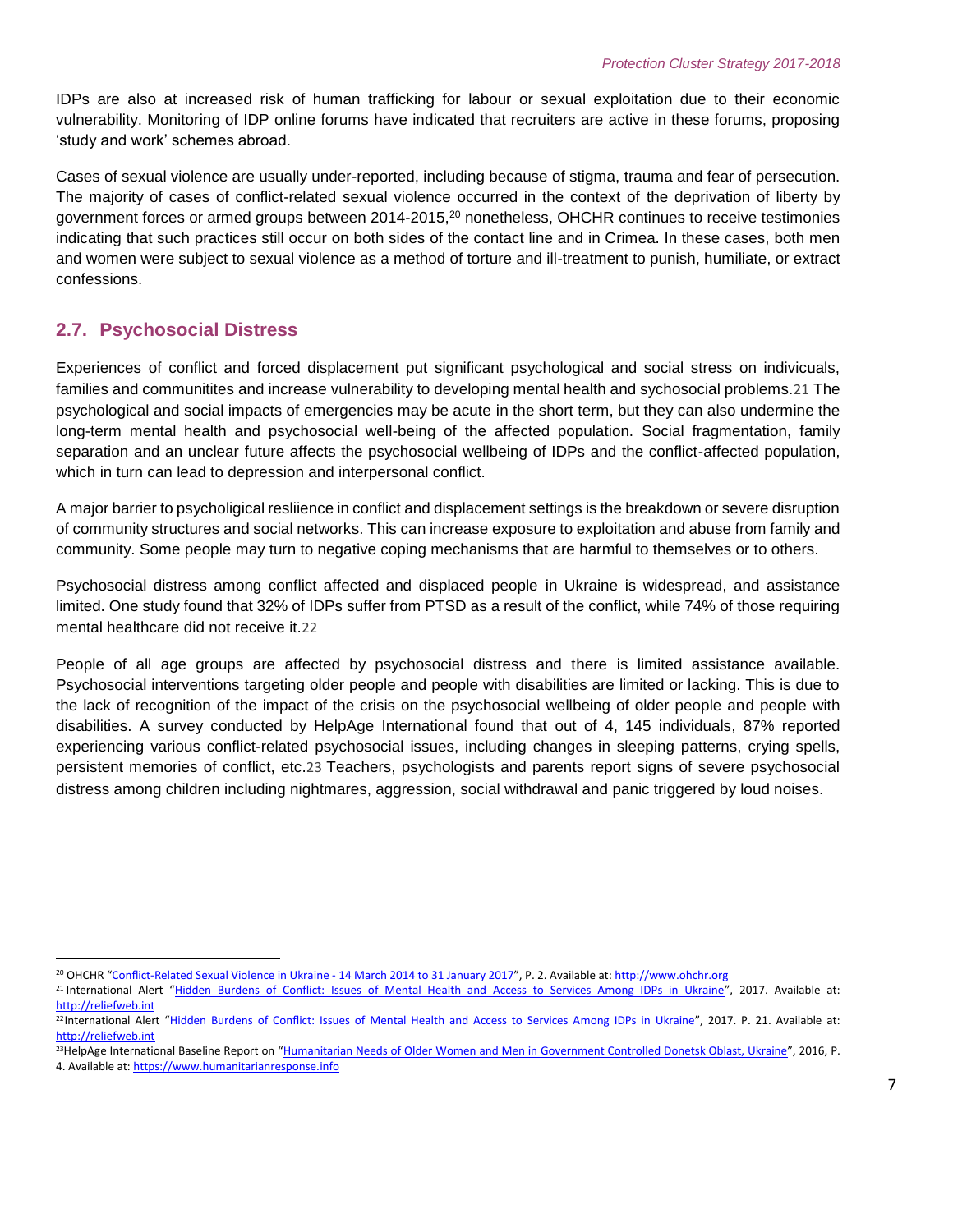### **2.8. Individual and Groups at Particular Risks**

#### **a) Children**

The conflict has severely weakened the protective environment around children in Ukraine, making them further vulnerable to violence, abuse, exploitation and neglect. Pre-existing risks, such as domestic violence, have been exacerbated by the conflict and severely undermine children's resilience.

Hundreds of daily ceasefire violations put children's physical safety and psychological well-being at risk. The situation is particularly grave for the approximately 200,000 girls and boys living within 15 kilometers on each side of the contact line. According to UNICEF, 19,000 children face constant danger from landmines and other unexploded ordinance and 12,000 children live in communities shelled at least once a month. Thousands of children are regularly forced to take refuge in improvised bomb shelters. More than 740 schools – 1 in 5 in eastern Ukraine - have been damaged or destroyed.

Other risks include the militarization of the educational environment observed mainly in NGCA coupled with the involvement of children on both sides of the contact line in summer camps featuring military elements.

#### **b) Persons with disabilities**

Persons with disabilites and bed-ridden persons face additional risk to life due to inability to quickly access a bomb shelter or leave an area under shelling. They may have specific needs in regards to access to services, health, NFIs, wash facilities, as well as phyiscal accessibility within public and social facilities; they may not have the required documents to prove their disability and are likely to face more difficulties in accessing services due to physical and institutional barriers. They face additional hurdles in crossing the contact line, particularly where there is only a pedestrian crossing, such as in Stanytsia Luhanska. Moreover, people with disabilities have difficulties in accessing social benefits and pensions in GCA due to the requirement to register in person and undergo physical verification. These individuals are often dependent on care givers, medication and special equipment, which is limited or not available, especially in areas close to the contact line. Those who have been displaced to GCA but have lost their documents attesting disability status often face difficulties in renewing them in GCA. Collective centres and apartments in host communities often lack access for persons with disabilities including access to water and sanitation.

#### **c) Minorities**

Religious and ethnic minorities such as Roma have reportedly been threatened and attacked within the NGCA. Ethnic and sexual minorities often face additional hurdles finding accommodation and employment as a result of double discrimination during displacement. Roma often lack identity documents needed to apply for IDP registration, to move across the contact line or access government services and financial assistance.

#### **d) Older persons**

Older people form a significant proportion of the conflict affected population in Ukraine: they constitute 31% of the 3.1 million people in need of humanitarian assistance and 59% of registered IDPs. This is the largest percentage of older people affected by the conflict in a single country and reflects the unique demographics of Ukraine. These figures are also a result of the country's IDP policies: many older people have to register as IDPs to continue receiving their pensions, even if they have not been displaced.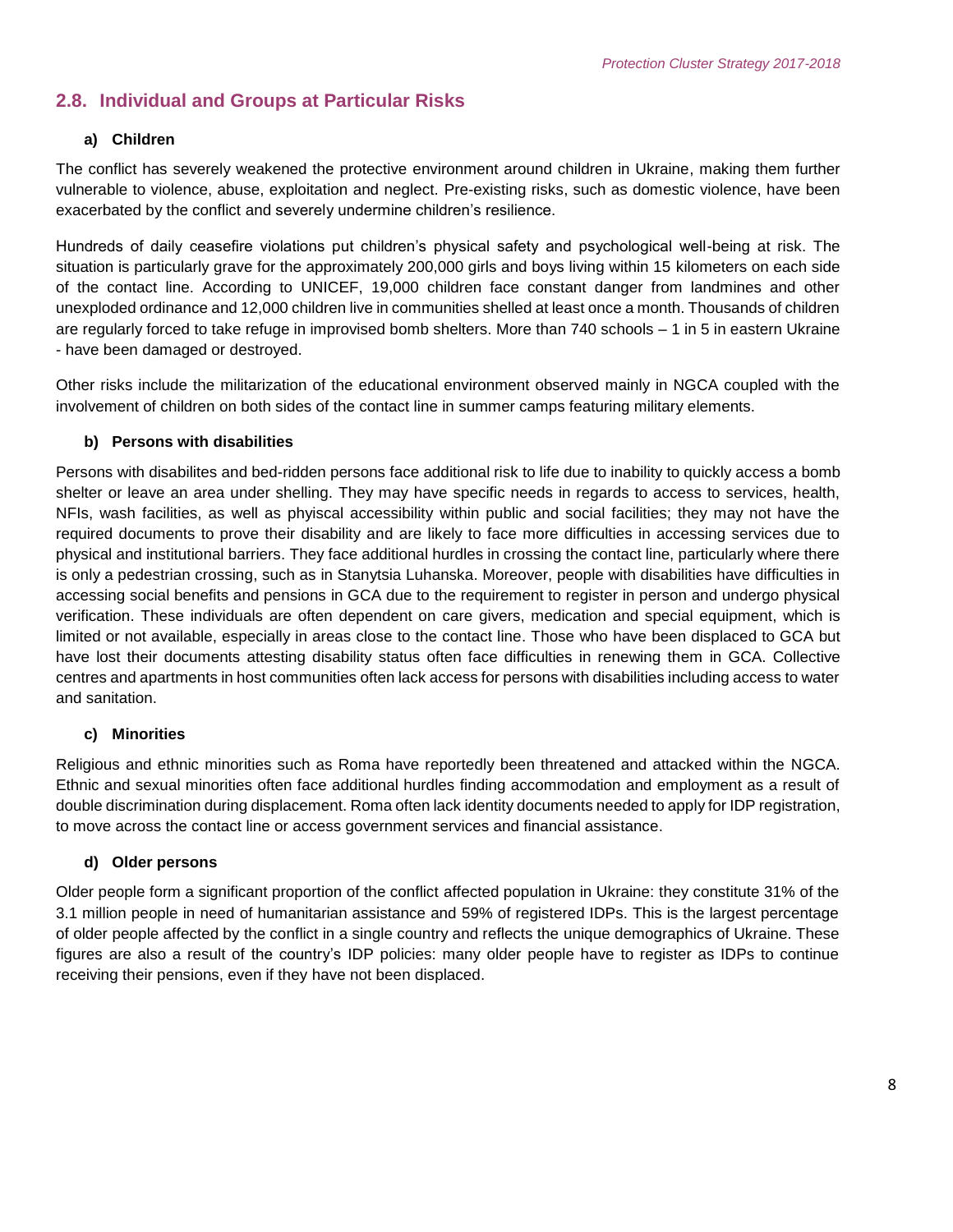Displacement, family separation and isolation and lack of access to essential goods and markets affect older women and men disproportionately.<sup>24</sup> Many of the most vulnerable conflict-affected older women and men are at risk of being excluded from conventional forms of aid distributions. They may face mobility limitations; have disabilities or chronic illnesses that prevent them from seeking assistance during physical distributions in towns or village centres. Older men and women are often in need of personalised assistance and require a different approach to caew, such as home-based care/assessments or, where secure and possible, community-based events that help reduce isolation. The majority of older women and men struggle to access humanitarian support, and for those who do access it, the support available is often inappropriate to their needs. The majority of older people are isolated and at the same time reliant on the assistance of others to be able to take part in daily and community activities.

Access to affordable medicine is a key protection concern for many. As a result, most older people spend a significant part of their pension or cash assistance on medication.

Insecurity, personal mobility restrictions and complex registration requirements mean that less than half of those receiving pensions before the crisis in NGCA are regularly receiving them now. Furthermore, the suspensions of social benefits and pension have in turn affected older people's ability to access medical care and other basic needs. The requirement to undergo 'Oshchadbank' identification (the only bank where IDPs are entitled to receive their social payments) only for IDP pensioners is placing an additional burden on them, and has a knock-on effect on the increased numbers of people crossing the contact line. Higher prices for basic goods such as food and medicine as a result of the economic blockade on the NGCA have also disproportianately affected older people living in the NGCA, who rely on meagre pensions for their livelihoods.

#### **2.9. Involuntary Return**

 $\overline{\phantom{a}}$ 

With personal savings depleting over time and insecure housing and employment opportunities for many IDPs coupled with the rising utility prices, some people are forced to return to NGCA. According to a World Bank survey conducted in early 2017, 26% of IDPs in GCA are at risk of involuntary return to NGCA as they cannot support themselves in GCA.<sup>25</sup> People with specific needs such as older people and women are particularly at risk of return. According to a recent survey half of the returnees to NGCA were older people (over 60 years). The trend of involuntary returns is expected to continue due to the lack of livelihoods opportunities in the areas of displacement.

<sup>&</sup>lt;sup>2424</sup>HelpAge International Baseline Report on "[Humanitarian Needs of Older Women and Men in Government Controlled Donetsk Oblast,](https://www.humanitarianresponse.info/system/files/documents/files/older_people_in_donetsk_overview_october_2016_eng_0.pdf) Ukraine", 2016. Available at: [https://www.humanitarianresponse.info](https://www.humanitarianresponse.info/)

<sup>&</sup>lt;sup>25</sup> World Bank Survey on "[Conflict in Ukraine : Socio-Economic Impacts of Internal Displacement and Veteran Return](http://reliefweb.int/sites/reliefweb.int/files/resources/116489-wp-public-138p-gsugl-ukrainesurveyresearchwithannexes.pdf)", 2017. Available at[: http://reliefweb.int](http://reliefweb.int/)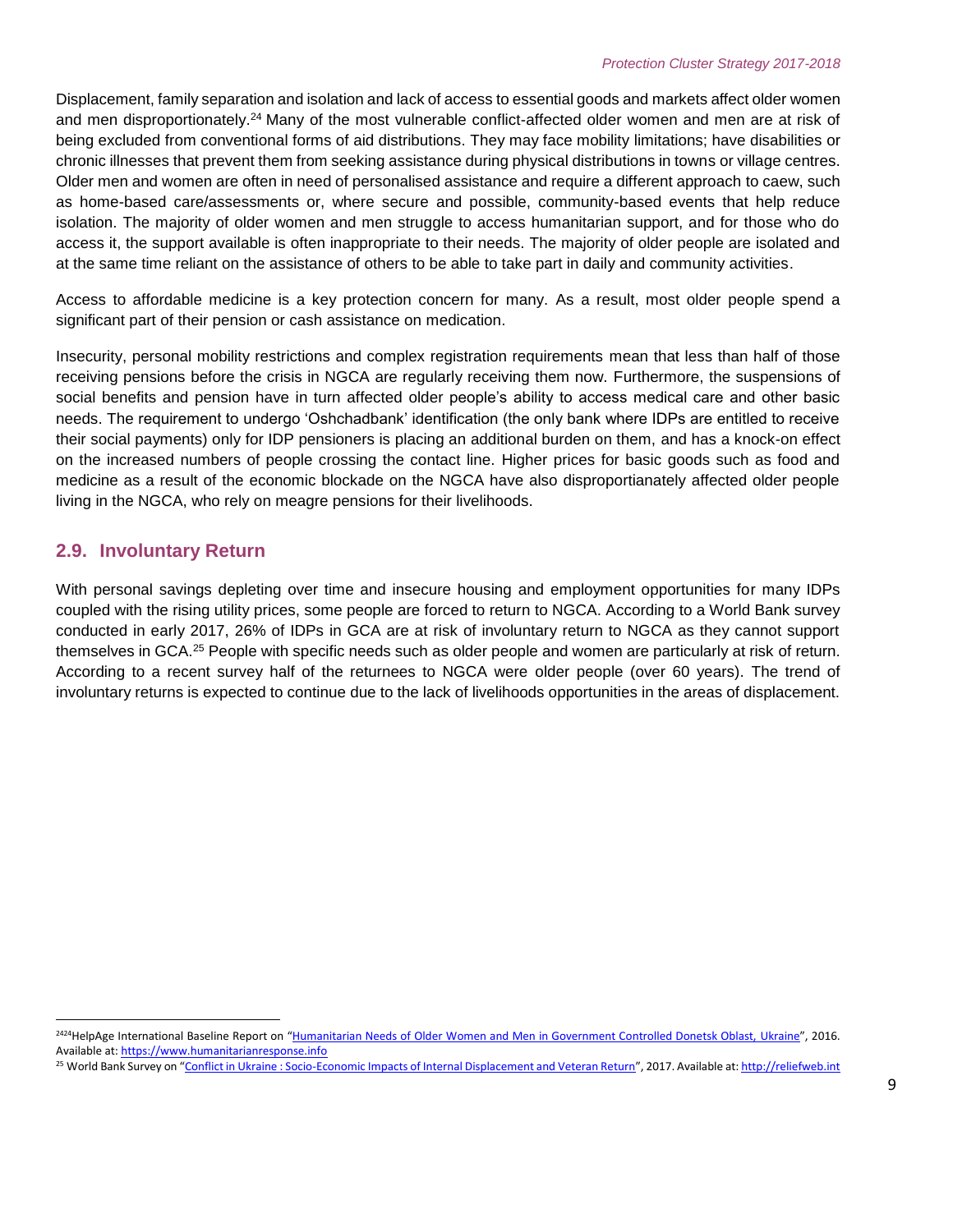# 3. THEY WAY FORWARD: THE SEARCH FOR DURABLE SOLUTIONS

IDPs and conflict-affected people should not have to wait until a conflict is fully resolved in order to begin to rebuild their lives. In particular, efforts shold be made to help IDPs secure access to livelihoods and employment opportunities, adqauate housing with security of tenure and equal access to services.

Although some IDPs have been able to successfully integrate in their new communities in GCA, many others face continuing challenges in the search for durable solutions. Difficulty finding employment and livelihoods opportunities, lack of affordable housing, difficulty accessing services and lack of voting rights are some of the key obtacles to integration. People with specific needs, such as disabilities, often encounter additional hurdles in finding durable solutions, as they may face challenges with self-reliance and cannot afford housing alternatives to collective centres. Another important factor for successful integration is the support of the local community. There is a concern that the number of IDPs reporting experiencing discrimination in early 2017 has doubled compared to 2016<sup>26</sup>. It is therefore crucial to support peaceful co-existance between IDPs and the host communities.

## 4. STRENGTHENING THE HUMANITARIAN AND DEVELOPMENT **NEXUS**

As the conflict becomes protracted, humanitarian and development actors need to work closely together to support IDPs and the conflict-affected population in achieving durable solutions, as well as to build resilience of the affected population and host communities. Humanitarian and development actors need to work closely together to maximize resources, build upon a wide range of expertise, and ensure that their programmes are complementary and sustainable.

Protection has been at the centre of the humanitarian response in Ukraine and it is important that a right's based approach informs the early recovery and development response as well. In particular, protection actors can work closely with development partners to ensure that displaced and conflict-affected people are included in the work of development and early recovery actors and that those with specific needs, such as the elderly, people with disabilities and ethnic minorities, who may be marginalised, are fully integrated into early recovery and development programming.

Many protection issues also inform development response and are integral to durable solutions. The need for sustainable livelihoods, employment opportunities, affordable housing and security of tenure, non-discriminatory access to social services, public transport and access to education and health care, are all areas where the development community can play an active role. For example, the repair of roads, which have been damaged by fighting, can ensure that people have access to livelihoods opportunities, schools and medical facilities.

Development actors can do a lot to assume their roles as long-term builders of systems to support and integrate IDPs who are in a protracted situation and looking ahead to solutions. Durable soltuions needs to be integrated into relevant planning tools such as national development plans, and relevant UN planning tools such as the UN Developent Assitance Framework (UNDAF). The UNCT is in the process of drafting a new UNDAF, which contains a specific pillar to support area-based development for recovery in the eastern region of Ukraine. The IDP component of the UNDAF mainstreams protection and advances durable solutions. programming that actively includes IDPs alongside host communities.

 $\overline{a}$ 

<sup>&</sup>lt;sup>26</sup> IOM National Monitoring System Report "[On the Situation of IDPs](http://www.iom.org.ua/sites/default/files/nms_report_march_2017_eng_new_0.pdf)", April 2017, P. 18. Available at[: http://www.iom.org.ua/](http://www.iom.org.ua/)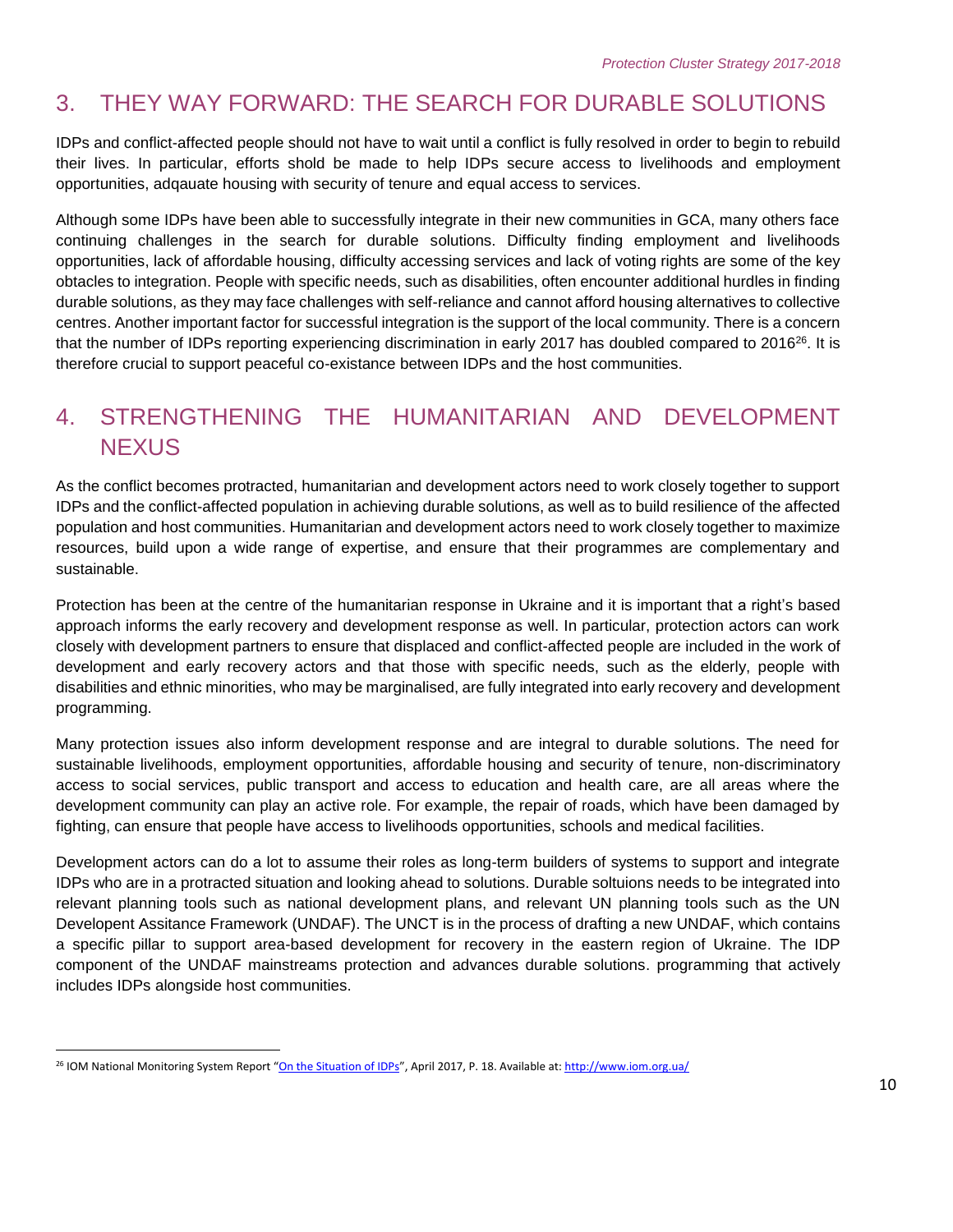In addition, it is the State which bears responsibility for its citizens. The establishment of the Ministry of IDPs and Temporary Occupied Territories (Ministry of TOT and IDPs) in 2016 ensured on entity responsible for IDP issues and facilitated the coordination of assistance between the government and humanitarian actors. It is vital that the government of Ukraine be assisted to take on its full responsibilities for ensuring durable solutions for IDPs and conflict-affected popoulations. Protection actors need to work with the Government to create normative and institutional frameworks, including laws and policies that allow IDPs and conflict affected people to rebuild their lives in accordance with fundamental standrads of human rights and dignity, and to strengthen insitutional capacity to address their protection needs.

Since the beginning of the humanitarian response in Ukraine, the Protection Cluster focused on mainstreaming protection and ensuring that it was integrated into all humanitarian sectors and that the humanitarian response was protection-driven. Likewise, Protection Cluster partners in GCA will work in 2017 and 2018 to ensure that protection principles inform early recovery and development programming.

Durable solutions can not be achieved until the underlying cause of the conflict area addressed. The protection response of the humanitarian community, as outlined in this strategy, cannot be a substitute for concerted action by all relevant stakeholders – the full protection of the affected population can only be achieved through a resolution to the current conflict that is founded on the respect for human rights and the rule of law.

# 5. PROTECTION CLUSTER OBJECTIVES

The overall strategic objectives of the 2017 Ukraine Humanitarian Response Plan are to:

- 1. Advocate for and respond to the protection needs of conflict-affected people with due regard to international norms and standards.
- 2. Provide emergency assistance and ensure non-discriminatory access to quality essential services for populations in need.
- 3. Improve the resilience of conflict-affected population, prevent further degradation of the humanitarian situation and promote recovery and social cohesion.

In line with this the Protection Cluster objectives are:

- 1. To strengthen protection for people of concern, including prevention and mitigation of rights' violations.
- 2. People of concern benefit from full and non-discriminatory access to quality essential services and enjoyment of their rights, with particular attention to the most vulnerable.
- 3. Improve social cohesion and the resilience of conflict-affected people; support people of concern in identifying durable solutions.

A table outlining in more detail the Protection Cluster response to the above objectives is included at the end of this strategy. The Protection Cluster advocacy priorities, including advocacy goals, messages and linkages to Protection Cluster objectives and protection risks are contained in the Protection Cluster Advocacy Priorities table, attached as Annex 1 to this strategy.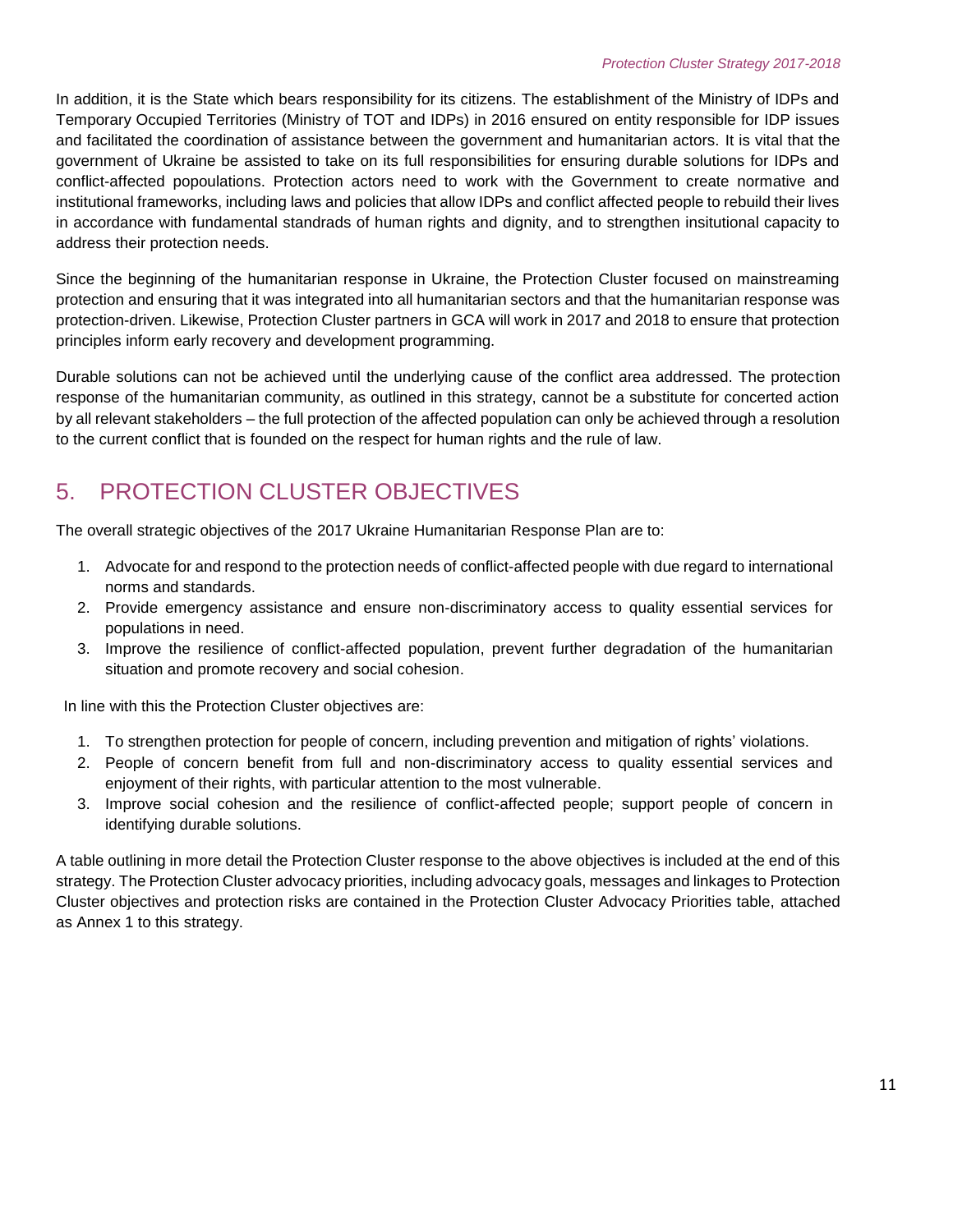# 6. EXPECTED IMPACT OF THE WORK OF UKRAINE PROTECTION **CLUSTER**

- Areas of priority protection concerns, gaps and challenges are identified.
- Major protection concerns and objectives as outlined in this strategy are addressed.
- Through advocacy, key protection concerns of displaced and conflict-affected people in Ukraine are brought to the attention of key stakeholders.
- Effective overall coordination of protection activities responding to identified key concerns in Ukraine.
- Government representatives at the national and field level are involved in Protection Cluster meetings and coordination with a view to a gradual transitioning of the Cluster.
- Resource mobilization initiatives for the Cluster and its participants are supported.

# 7. RISKS AND CONSTRAINTS

- Restrictions imposed by the de facto authorities in NGCA on accreditation for international and national humanitarian actors prevent the implementation of a comprehensive protection response.
- Many protection interventions such as GBV prevention and response, psychosocial support (PSS) and Mine Action, including Mine Risk Education by international actors, are not permitted in NGCA.
- In the absence of a National Mine Action Authority, mine action responsibilities in the GCA are shared between various government actors: Ministry of Defence, the State Emergency Services and the Ministry of Interior.
- Diminishing funds leading to reduced resources for the implementation of a comprehensive protection response.